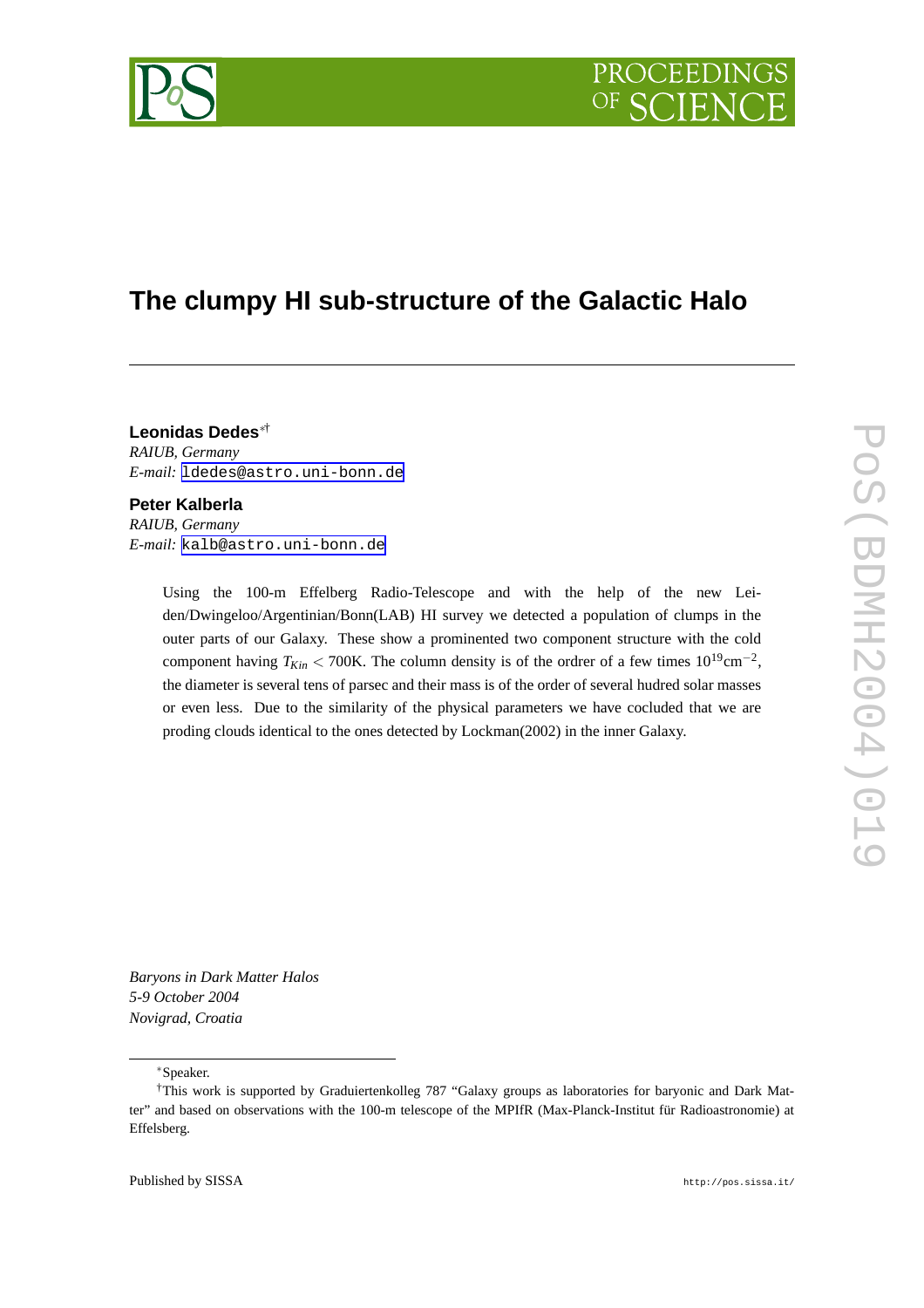# **1. Introduction**

The nature of the gaseous Galactic Halo remained unclear for many years. The existence of a quasi-static hot corona with a  $T \sim 10^6$ K was proposed by Spitzer 1956. The first observational evidence came with the detection of absorption lines in the spectra of very distant stars (Münch & Zirin, 1961). Later Lockman & Gehman(1991) found evidence for a local layer of halo gas extending to large z distances. Fluctuations in the absorption column densities from one direction to another suggested a patchy halo (Savage,Edgar & Diplas 1990, Diplas & Savage 1994). Compining the ROSAT and the Leiden/Dwingeloo(LDS) survey, more information about the halo layer was re vealed (Pietz et. al 1998). From the soft X-Ray background a hot plasma with a scale height of 4kpc was derived and from the LDS survey a HI component with a large velocity dispersion and a scale hight of 4kpc, leading to the conclusion 50% of the halo gas mass exists as a hot plasma with  $T \sim 10^{6.2}$ K and 50% as HI with a low filling factor (Kalberla et. al 1998). The discovery of a population of Halo Clouds by Lockman(2003) using the GBT radio telescope gave the direct first evidence for the clump y nature of the halo. A summary of the physical properties of these clumps is shown in table 1. Man y of these clumps sho w a tw o phase structure of a cold and a underlying warm component. Galactic fountain have been proposed to explain such clumps.

| $V_{LRS}$   |                                                                                               |     | $\Delta v$ | $N_{Hi}$                                      |                               | $M_{Hi}$    |
|-------------|-----------------------------------------------------------------------------------------------|-----|------------|-----------------------------------------------|-------------------------------|-------------|
| $km s^{-1}$ | kpc.                                                                                          | (K) |            | $\rm km\,s^{-1}$   $10^{19}$ cm <sup>-2</sup> | $pc \quad \sim \quad cm^{-3}$ | $M_{\odot}$ |
|             | 105 - 145   -0.6 - -1.2   0.4 - 2.7   5.4 - 26.3   0.7 - 6.3   19 - 35   0.1 - 0.9   12 - 290 |     |            |                                               |                               |             |

**Table 1:** Summary of the properties of the Halo Clumps in the inner Galaxy.(Lockman, 2002)

# **2. Our Project**

The nature of the gaseous Galactic Halo can be better understood by studying the halo substructure in the form of HI clumps. Their origin, galactic fountain and/or turbulent motion, and their properties can give us an insight about the physical processes in the halo. The aim of our project is to mak e an unbiased census of the halo HI clumps and to study their properties. We focus our observations to the outer part of the Galaxy . We use the 100-m Effelsber g with an angular resolution of 9' enough at least detect HI clumps. In our search we face two problems, the Halo emission is very faint and ,as mentioned, the filling factor of the HI phase is low (< 10%). To overcome this we used the new LAB HI survey, which is a combination of the LDS and the Argentinian survey processed in Bonn (Kalberla, Burton et al. 2004) and a mass model of the Milky Way(Kalberla, 2003). From the model we derived the expected HI emission from disk and halo. Then we masked the emission from the disk thus we defined the phase-space of the HI halo. This template was used as a finding chart to choose the most interesting regions in the LAB survey to be probed with the 100m Effelsber g Radio-Telescope with higher resolution. It is important to note that the accurac y of the definition of the phase-space of the HI Halo depends on the quality of the model of the disk thus we had to tak e in account the large scale structure features of the Galactic HI emission( Dedes et. al, Extra Planar Gas Proceedings).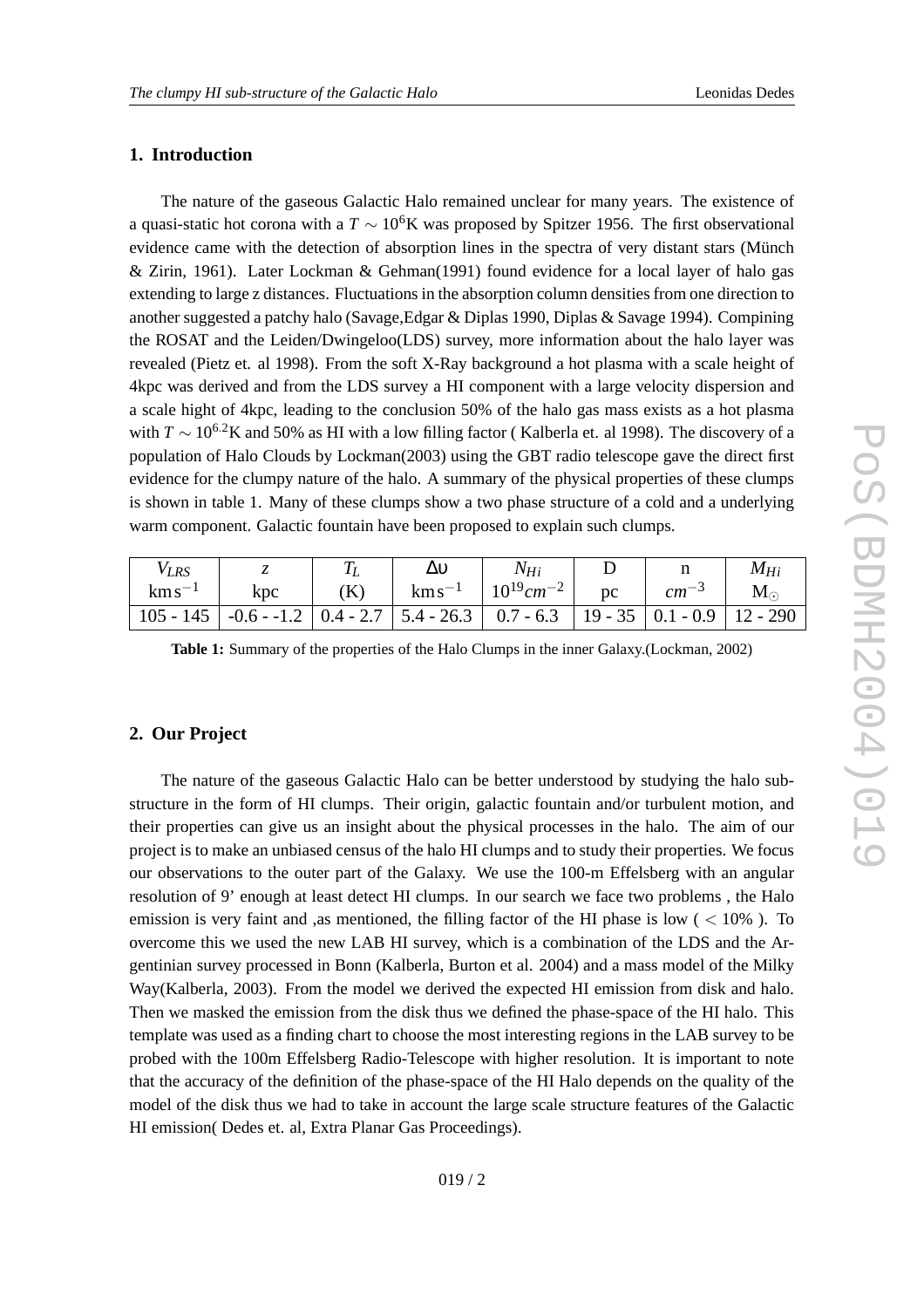## **3. Obser vation, Data Analysis & Results**

Using this model of the phase-space of the HI halo up to no w 16 fields were selected co vering an area of 9deg<sup>2</sup> each with Galactic Longtidute  $0 < l < 180$  to be observed with the 100-m Effelsberg Radio-Telescope at 21cm. We observes maps with an angular resolution of 9' and a velocity resolution of 1.2  $\text{km s}^{-1}$ . The rms baseline noise is of the order of 0.15 K. Nine fields are completely mapped and we identified 20 possible candidates for Halo Clumps. Six of them have been re-observed, confirmed, and analyzed until now. For the analysis we derived kinematic distances from the Milky Way model. Using a tw o component Gaussian decomposition we extracted the line widths, area and intensity of the cold and the underlying warm component. The kinetic temperature is calculated from the line width using:  $T_{kin} = 22 \cdot \Delta v^2$ . Knowing the distance an upper limit for the diameter is given and so we can estimate the volume density  $\langle n \rangle$  and the pressure  $\frac{p}{k}$ .

The first clump of the sample has  $(l,b)=(116,23.5)$  and can be seen in left figure. It is situated in the top of the figure and has an angular diameter of 18'. The clump seems to be surrounded/embedded in a broader,warmer filamentary structure which connects it also with other cold clumps. The spectrum of the clump can be seen in diagram at the right. A cold component can been seen clearly with a line width of  $3.05 \text{ km s}^{-1}$ corresponding to a kinetic temperature of 300K. The underline broad component,which is more difficult to discern and has a large uncer tainty has a line width of 17  $\text{km s}^{-1}$ corresponding to a kinetic temperature of 6000 K. The intensity of the warm component is also half of the intensity of the cold component. The column density is  $N = 1.05 \cdot 10^{19}$  cm<sup>-2</sup>. The clump lies in the outer galaxy at *R*=13kpc and *z*=3kpc. For a diameter of 30pc the volume density is  $n=0.13$  cm<sup>-3</sup> and the mass is  $M=80M_{\odot}$ . Finally the pressure is  $\frac{p}{k}$ =26K · cm<sup>-2</sup>, a lower limit due to the uncertainty in the diameter of the clump. In case the clump is stable it probably due to the confinement from the ambient medium.



Generally for the six clumps the range of values for the radial velocity is -85 km s<sup>-1</sup> <  $V_{LSR}$  < −44km s − <sup>1</sup>meaning that according to our model the y are in the outer galaxy with *R*>13kpc and *z*<5 kpc. All of them show very narrow lines, line widths  $\Delta v \le 6 \text{km s}^{-1}$ , which means that the temperature is less than 800K. Column densities range between  $0.5 \cdot 10^{19}$ cm<sup>-2</sup> < N<sub>HI</sub> <  $3.5 \cdot 10^{19}$ cm<sup>-2</sup>